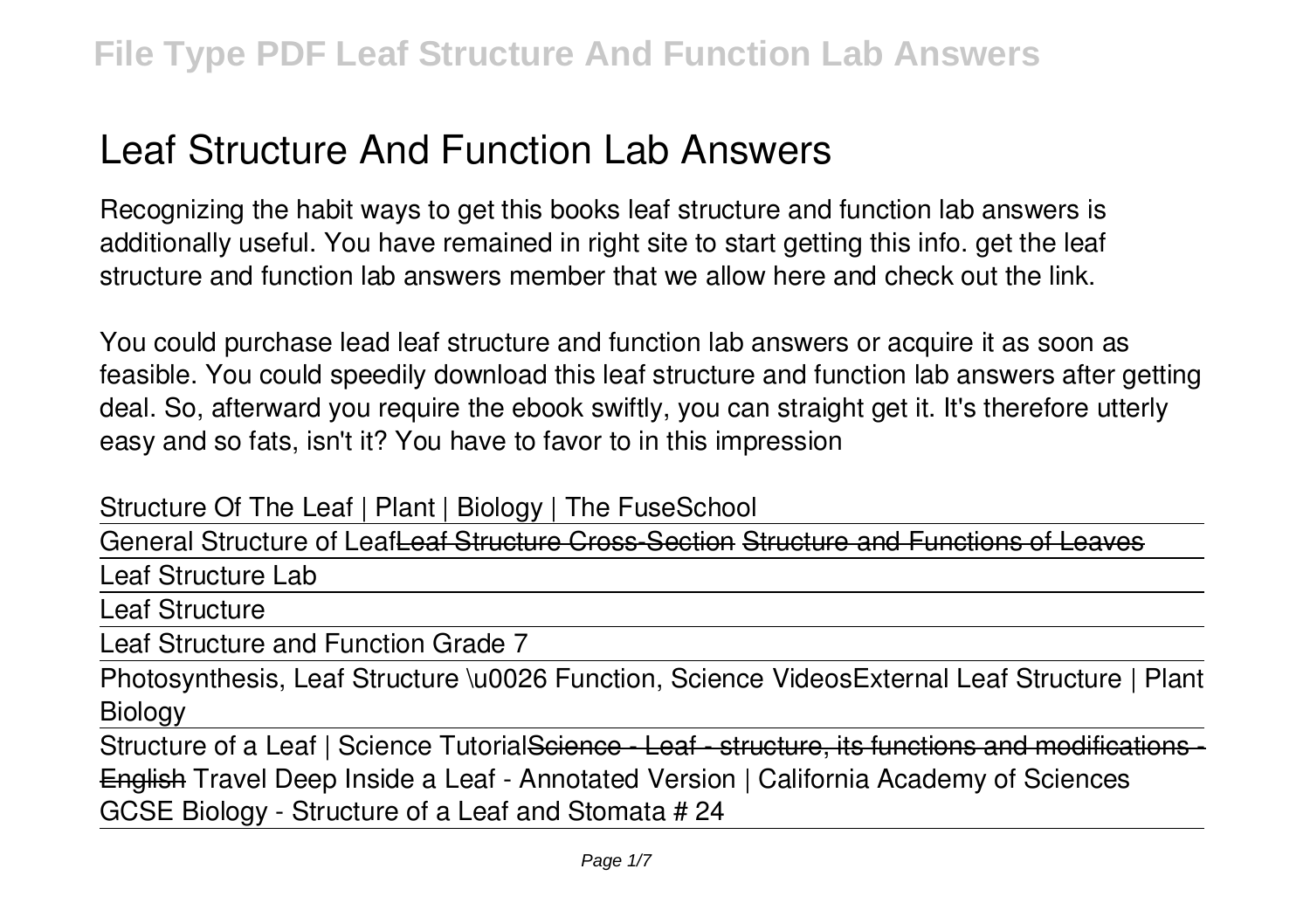## Plant Structure and Adaptations

Class 10 Science The Leaf Structure<del>Stomata | Opening and Closing of Stomata |</del> Biology | ICSE Board | Home Revise

Leaf Structure and Functions

Structure and Functions of LeafPlant Cells: Crash Course Biology #6 Internal Structure of a Leaf | Plant Biology **Leaf Structure And Function Lab**

The structure of a leaf has adaptations so that it can carry out photosynthesis. effectively. A leaf needs: a way to transport water to the leaf, and glucose to other parts of the plant

Leaf structure - Structure of plants II WJEC - GCSE Biology ...

This lab activity reinforces a student's knowledge of leaf structure and function, and how the leaf anatomy relates to photosynthesis. Use this leaf structure and function lab during your unit on photosynthesis or during your unit on plant anatomy.

**Leaf Structure and Function Lab by Amy Brown Science | TpT**

Leaf Structure and Function The outermost layer of the leaf is the epidermis. It consists of the upper and lower epidermis, which are present on either side of the leaf. Botanists call the upper side the adaxial surface (or adaxis) and the lower side the abaxial surface (or abaxis).

**30.4C: Leaf Structure, Function, and Adaptation - Biology ...**

Use this leaf structure and function lab during your unit on photosynthesis or during your unit on plant anatomy. Purpose:  $\mathbb I$  To observe the arrangement of leaves on living braches of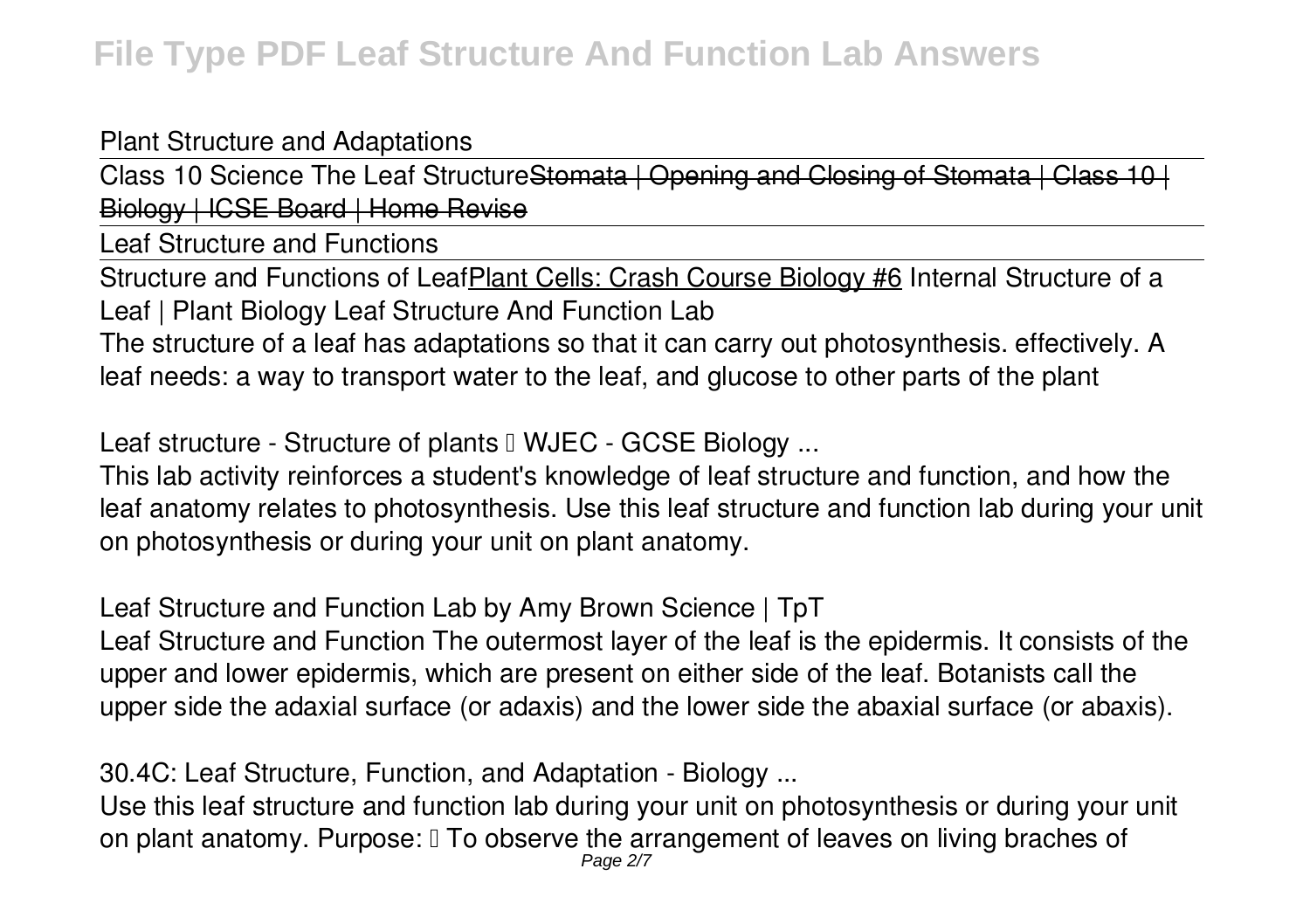various plants. I To find, draw, and describe the various cell types of a dicot leaf in a prepared slide. I To compare a cross section of a dicot leaf to the ...

## **Leaf Structure And Function Lab Answers**

LEAF STRUCTURE & FUNCTION Use your textbook, Chapter 34 to complete this lab. Label the following leaf forms using the following terms: Palmate, Pinnate, Simple Leaf Label the following leaf arrangements using the following terms: whorled, opposite, alternate Label the leaf venations using the following terms: palmate, parallel, reticulate, pinnate, 3 main veins.

## **LEAF STRUCTURE.docx - LEAF STRUCTURE FUNCTION Use your ...**

The mesophyll in the upper part of the leaf is made up of tightly packed cells, full of chloroplasts, and is called the palisades layer. The mesophyll in the lower part of the leaves is made up of loosely packed cells and is called the spongy layer. The vascular tissuefunctions like the circulatory system of the plant.

#### **LAB . LEAF STRUCTURE + water + glucose + oxygen 6 CO2 + 6 ...**

In this article, we propose to discuss about the internal structure of leaf. The foliage leaves are characterised by green colour, thinness and flatness. They develop as protrusions from the shoot apex and are organs of limited growth.

**Internal Structure of Leaf (With Diagram)**

Figure below shows the presence of these leaf pigments and reviews flowering plant leaf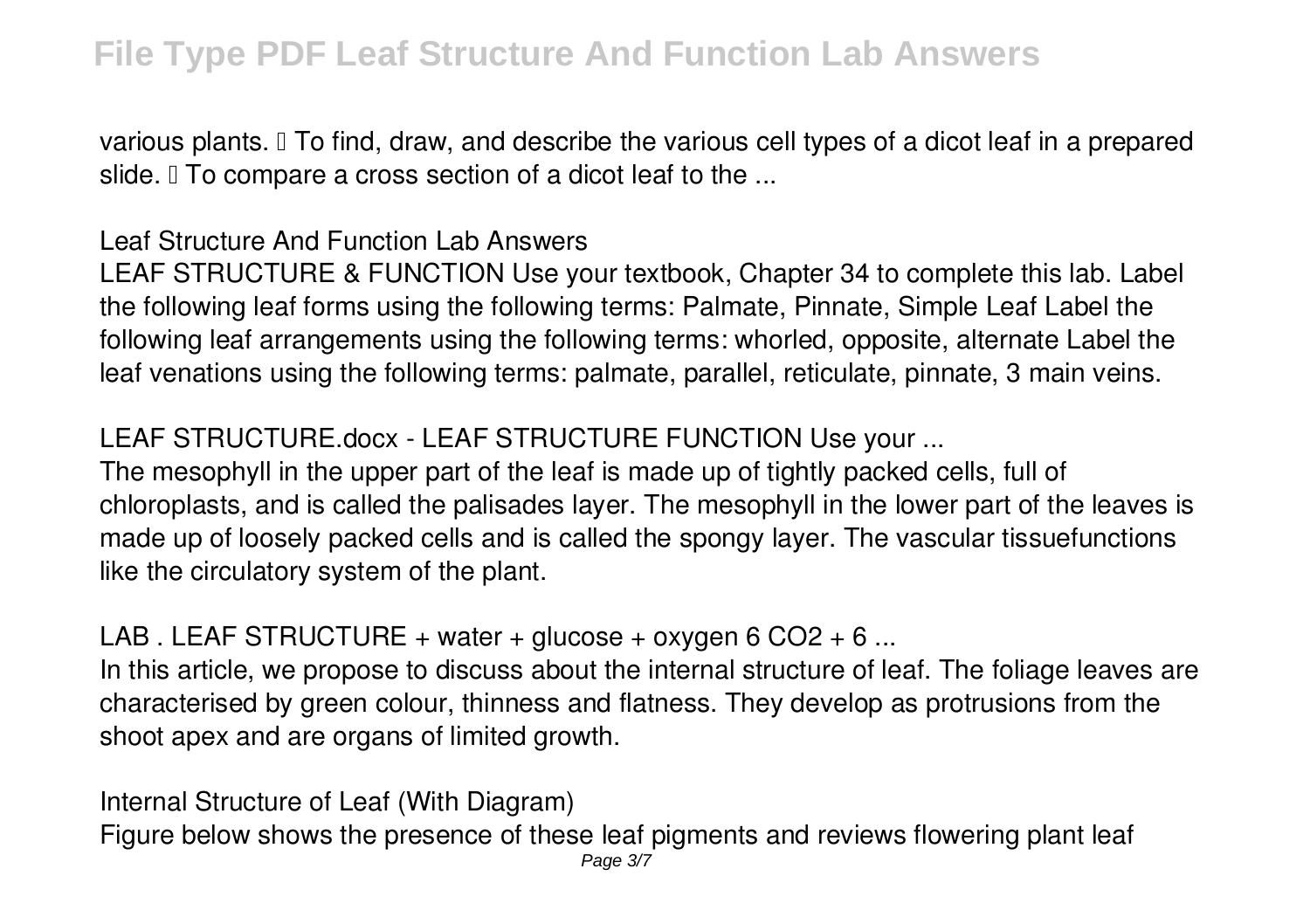tissues structures and functions. Fall color change results from a decrease in the production of chlorophyll, which reveals accessory pigments such as xanthophylls and carotenoids.

**Leaf Structure and Function ( Read ) | Biology | CK-12 ...**

Introduction. Like any other multicellular living thing, leaf structure is made up of layers of cells. Viewing the leaf under the microscope shows different types of cells that serve various functions. Using a microscope, it's possible to view and identify these cells and how they are arranged (epidermal cells, spongy cells etc).

**Leaf Structure Under the Microscope**

The main function of a leaf is to produce food for the plant by photosynthesis. Chlorophyll, the substance that gives plants their characteristic green colour, absorbs light energy. The internal structure of the leaf is protected by the leaf epidermis, which is continuous with the stem epidermis.

**leaf | Definition, Parts, & Function | Britannica**

Leaf Structure and Function For a typical leaf, we use that of the umbrella tree, which is commonly sold as a foliage plant throughout North America and Europe. It is actually a tree native to tropical rainforests of northern Australia; it is a good example because we can examine it at any time of the year.

**Leaf Structure and Function | Harvard Forest**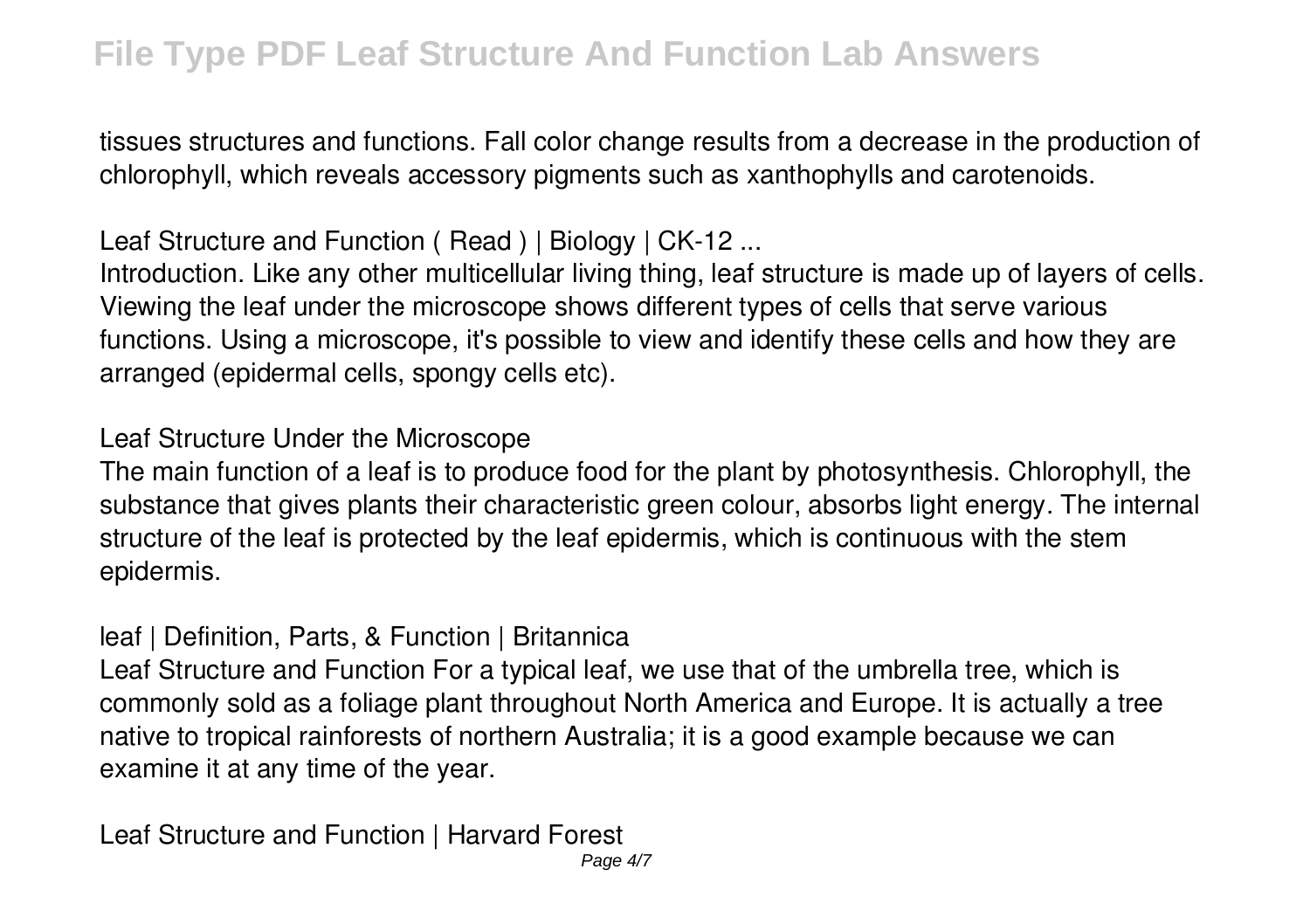Functions of leaves. The function of a leaf is photosynthesis. Leaves are the source of all of food on Earth. Leaves are adapted in several ways to help them perform their function. Features of...

**Plant organisation - Photosynthesis - Edexcel - GCSE ...**

Structures within a leaf convert the energy in sunlight into chemical energy that the plant can use as food. Chlorophyll is the molecule in leaves that uses the energy in sunlight to turn water (H 2 O) and carbon dioxide gas (CO 2) into sugar and oxygen gas (O 2). This process is called photosynthesis.

**Leaves and Leaf Anatomy - EnchantedLearning.com**

Plant Structure and Function Lab. Home; Plant Structure and Function Lab; October 7, 2020. Anonymous \*Lab is not needed to complete this assignment\* You are simply making notes based on facts as in what will happen in the situations. Answer all questions and make notes for all statements.

**Plant Structure and Function Lab - Smart Academic Experts**

The overall theme of The Virtual Plant is to introduce and to explore the anatomy of stem, root and leaf-from a fundamental structure, function and adaptive perspective. We also introduce users to simple microscopic technique - we introduce the basic use of the microscope and explore some useful preparation techniques , which may be found by following the appropriate links to the appendices.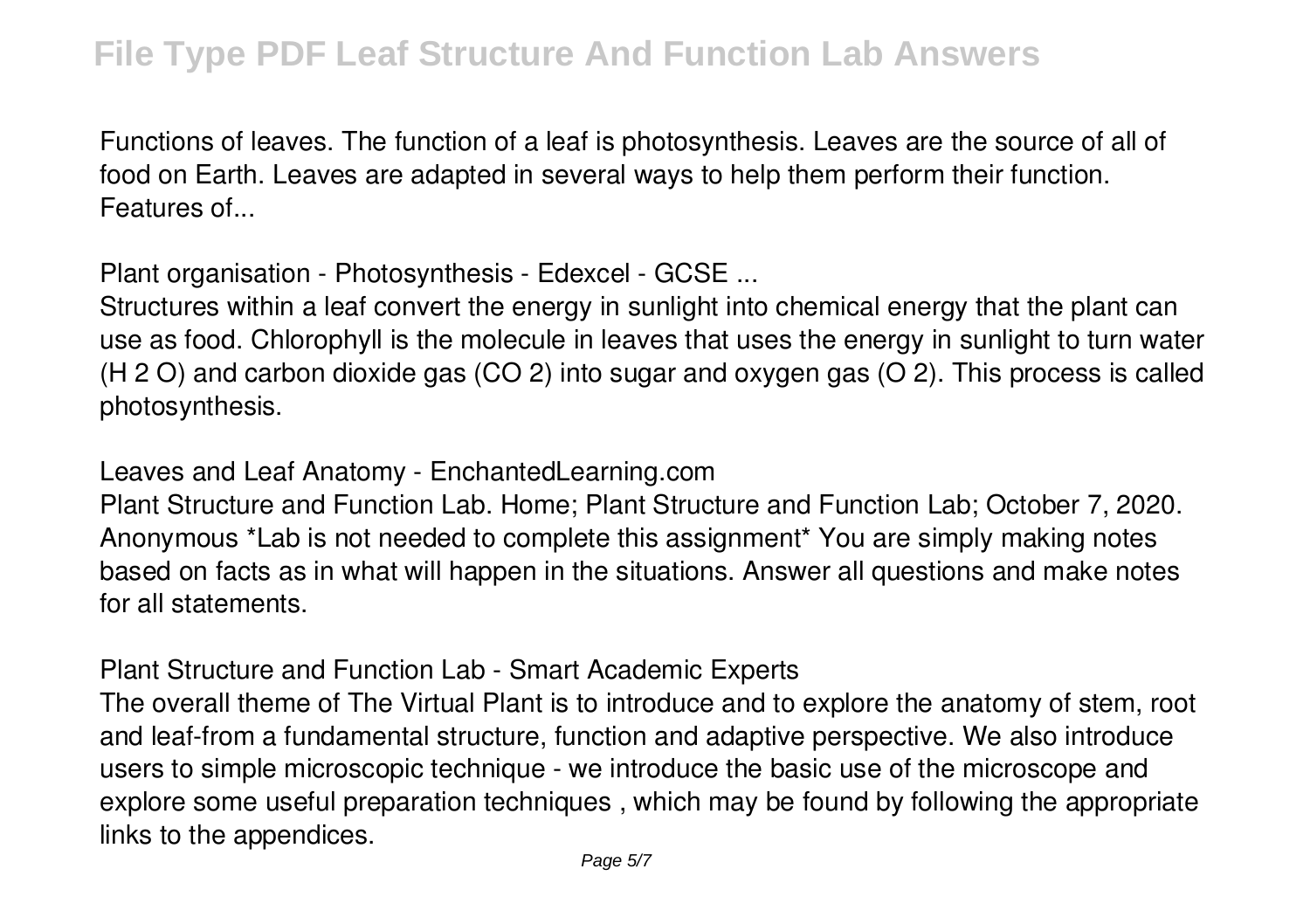#### **The Virtual Plant Page**

Leaf Structure and Function The outermost layer of the leaf is the epidermis. It consists of the upper and lower epidermis, which are present on either side of the leaf. Botanists call the upper side the adaxial surface (or adaxis) and the lower side the abaxial surface (or abaxis).

## **Leaves | Boundless Biology**

Leaf Structure And Function - Displaying top 8 worksheets found for this concept.. Some of the worksheets for this concept are Lab leaf structure, Plant structure and function, Plant structures sketching basic plant structures, The structure of a leaf, Chapter 1 cell structure and function, Chloroplasts and mitochondria coloring work answer, Plant structure and function, Plant structure work.

**Leaf Structure And Function Worksheets - Kiddy Math**

Leaf Structure and Function: Emerging Ecological Rules. 2/13/2013 10 Classic Question: How Thick Can or Should a Leaf Be? ESPM 111 Ecosystem Ecology LIGHT CO2 The Thicker the Leaf, More Chlorophyll for Photosynthesis; Too Thick And All Light is Intercepted and CO2 Diffusion through the Mesophyll is

**espm 111 Structure and Function - Rausser College of ...** Leaf Structure Table of Contents: 01:14 - 04:05 -